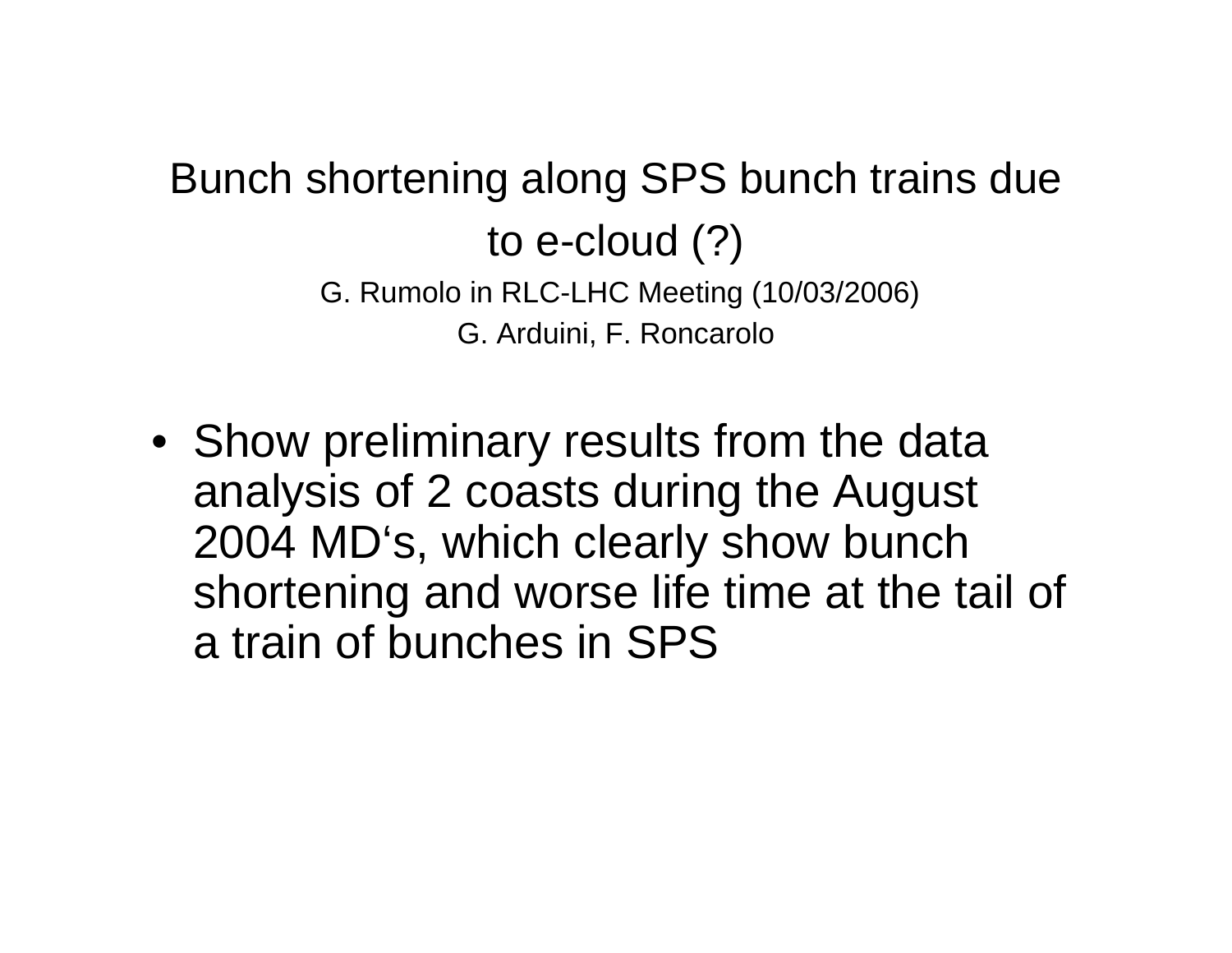- In the MD's done in August 2004, a full train of 72 bunches was injected many times into the SPS and let it coast for several supercycles (up to 70 or more)
- BCT and bunch by bunch BCT were taken for each coast
- Emittance measurements gated at the head, middle and tail of the train were recorded
- Longitudinal bunch signal bunch by bunch was also acquired.
	- The analysis program (MATHEMATICA) was modified with 1) a peak finder to automatically find trace by trace the maxima around which the Gaussian interpolation should be done and 2) an integration routine bunch by bunch.
- Electron cloud monitored at each coast by using a strip monitor.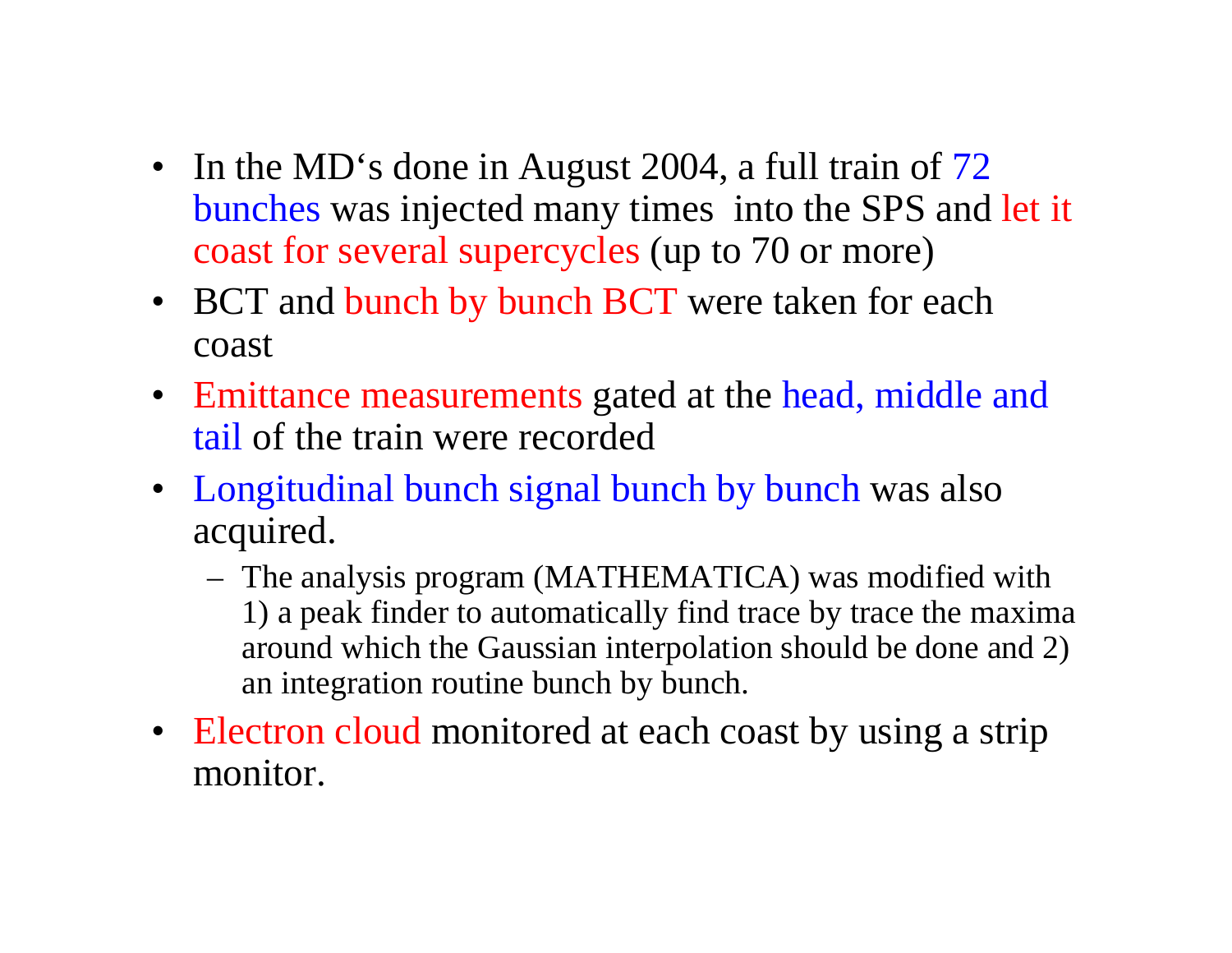## Some information on COAST6

 $Q_x = 0.135$  $Q_v = 0.185$ ξ<sub>x</sub>=0.15 ξ<sub>y</sub>=0.1

- $\rightarrow$  Setting of the octupoles for detuning with amplitude reported in logbook
- $\rightarrow$  RF voltage is ramped at 201ms from 1.85MV to 3MV, then at 604 to 3.07MV
- $\rightarrow$  Dampers were on
- $\rightarrow$  Machine coupling = 0.008
- $\rightarrow$  Duration of the coast: 10.65 min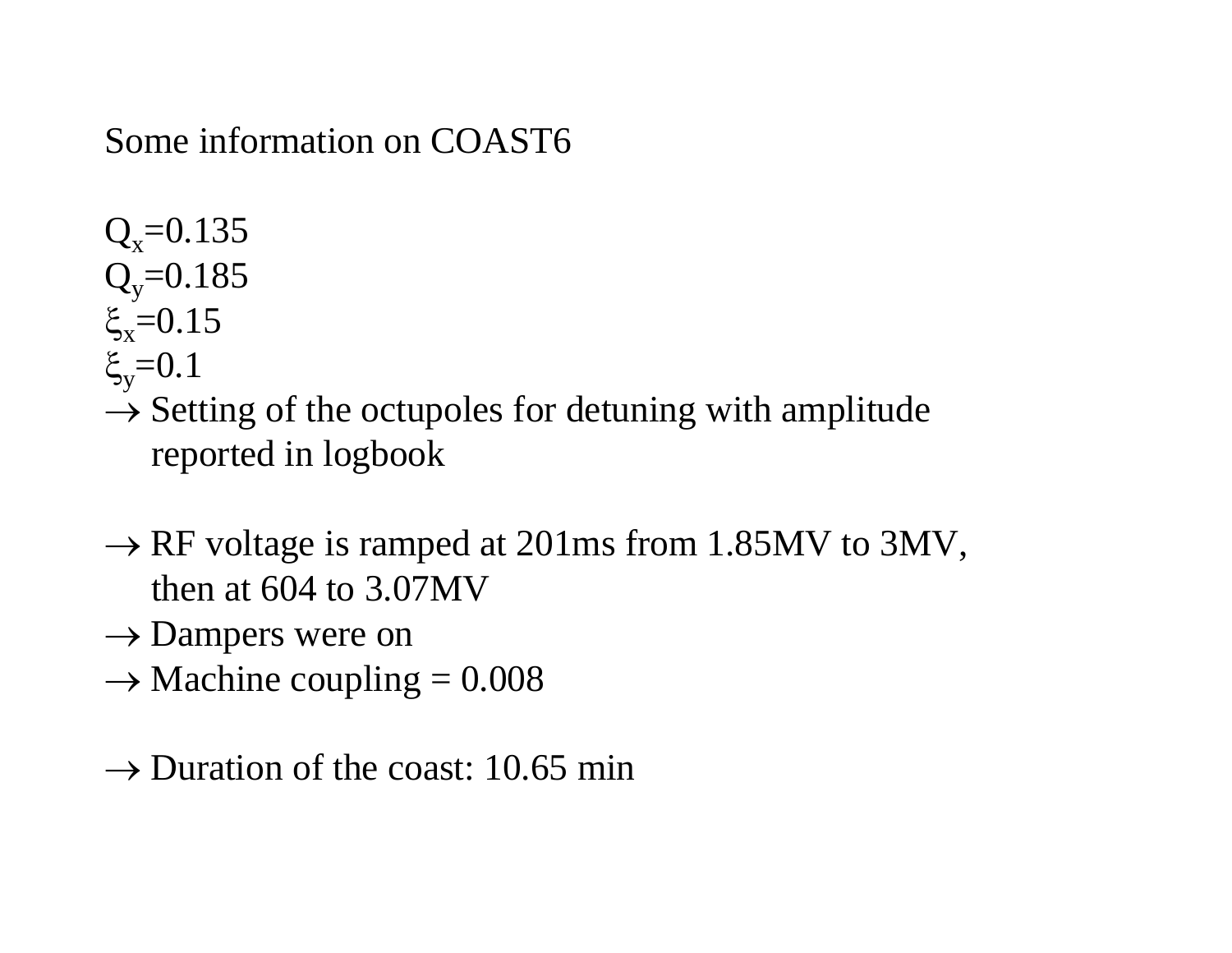

Comparison between the bunch rms-length (inferred by Gaussian interpolation of the shape signal) and population (inferred by summing up the channels of the shape signal) evolution along the coast of a bunch at the head of the train and at its tail.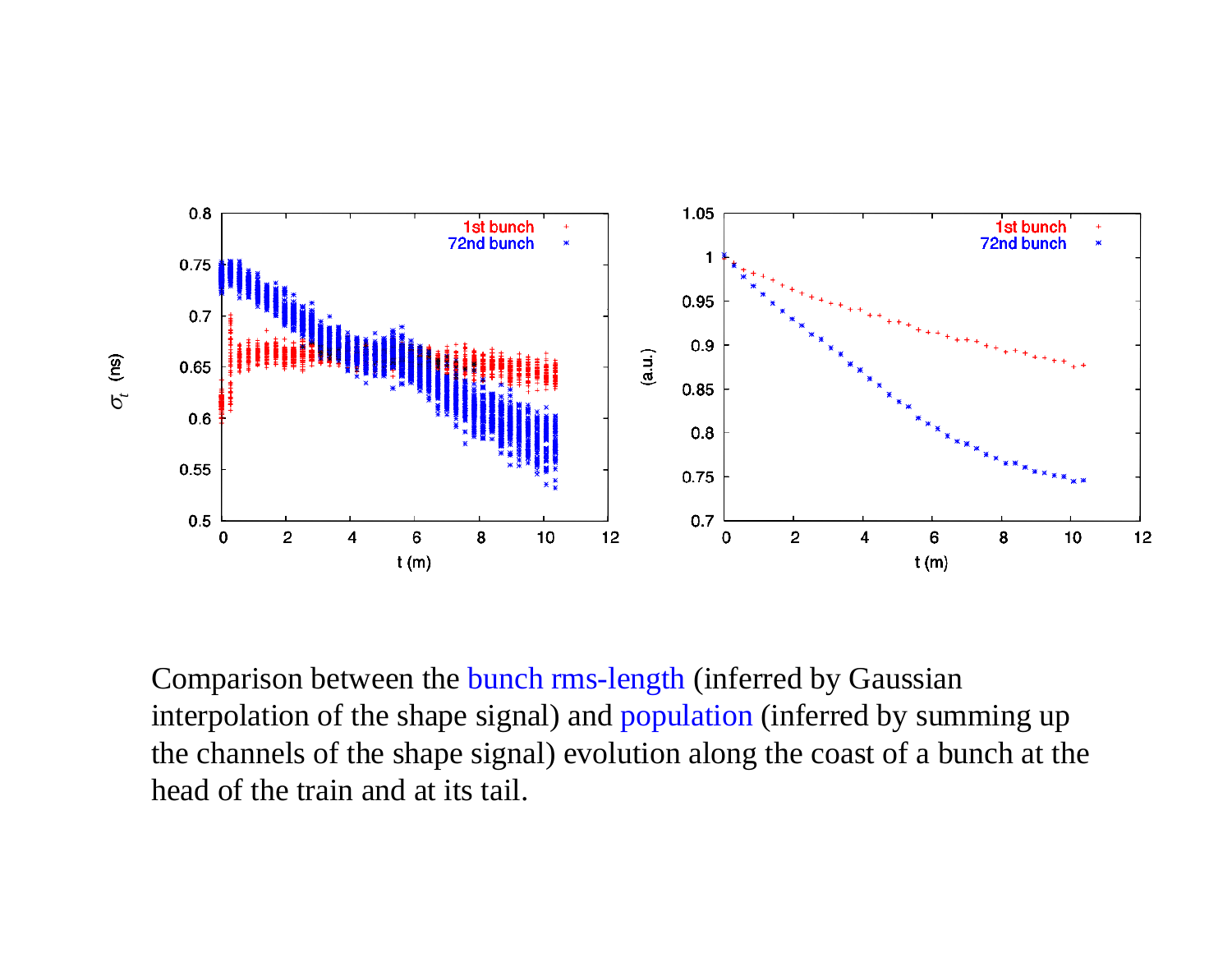

There is a systematic growing offset over the traces in each acquisition at the beginning of the supercycle, therefore a better estimation of the area is given by multiplying the fit coefficients σ and *amplitude* for each trace.

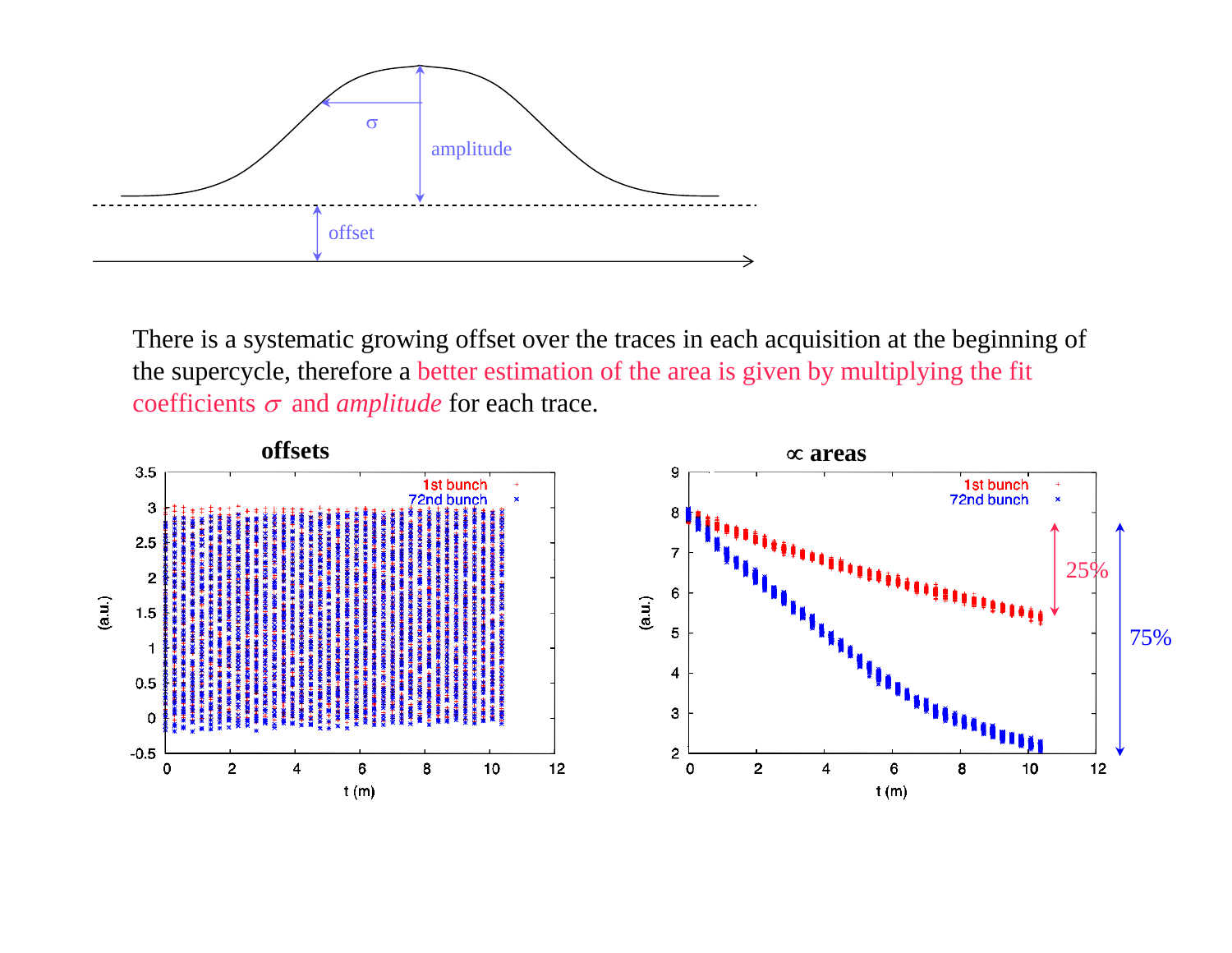Some information on COAST12

 $Q_x = 0.135$  $Q_v = 0.185$ ξ<sub>x</sub>=0.15

ξ<sub>y</sub>= $0.4$ 

 $\rightarrow$  Setting of the octupoles for detuning with amplitude reported in logbook

- $\rightarrow$  RF voltage is ramped at 201 ms from 1.85MV to 3MV, then at 604 to 3.07MV
- $\rightarrow$  Dampers on
- $\rightarrow$  Machine coupling = 0.008

 $\rightarrow$  Full duration of the coast: 16.6167 min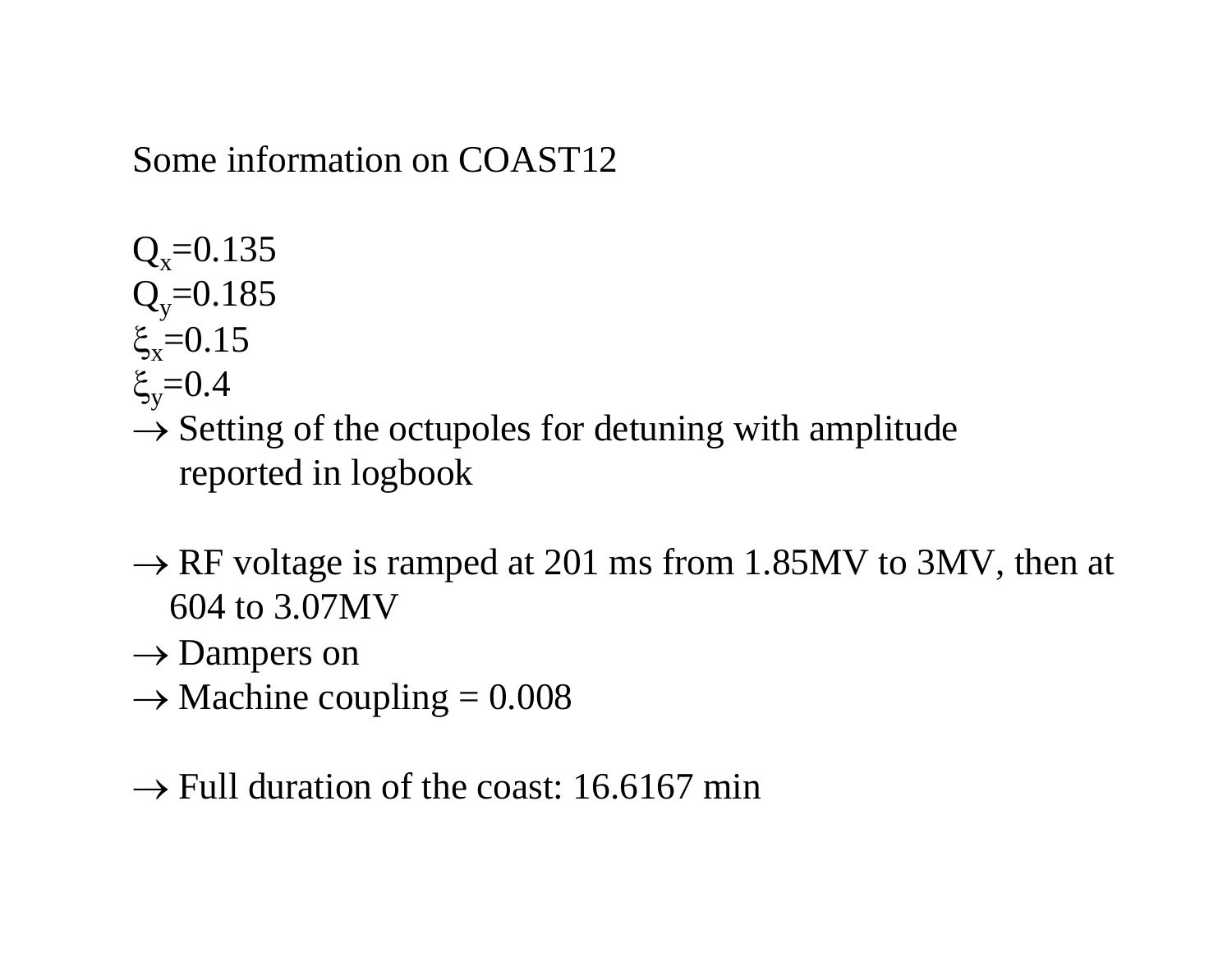